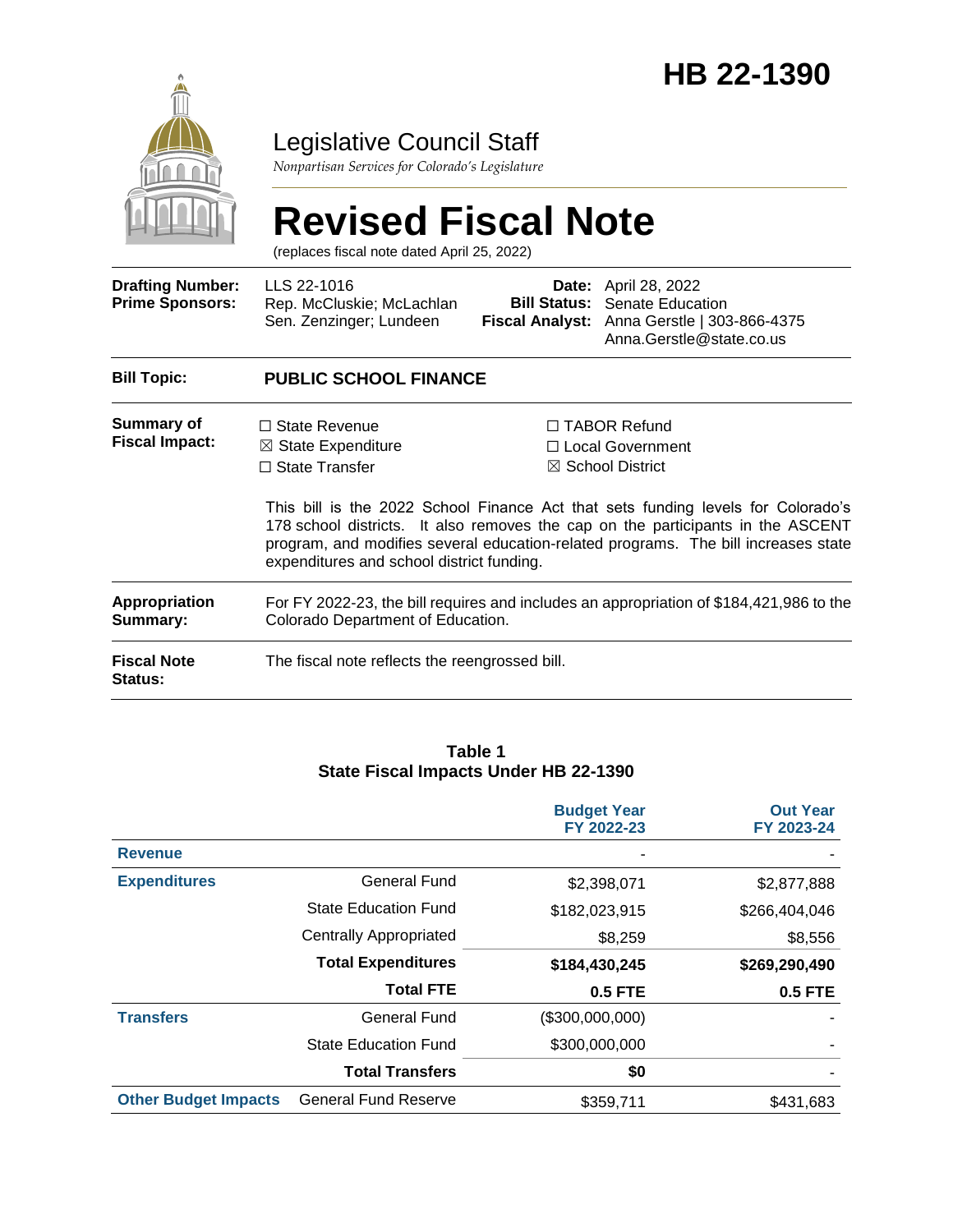Page 2

#### **Summary of Legislation**

The bill makes changes to state law regarding the funding of public schools and associated programs within the Colorado Department of Education (CDE).

**Base per pupil funding.** The bill increases base per pupil funding for FY 2022-23 by \$252.88 to \$7,478.16, which reflects a 3.5 percent inflation rate.

**Budget stabilization factor.** The bill decreases the budget stabilization factor by \$182.0 million, from \$503.3 million in FY 2021-22 to \$321.2 million in FY 2022-23. For FY 2023-24, the bill specifies that the budget stabilization factor cannot exceed FY 2022-23 levels.

**ASCENT program.** The bill modifies the Accelerating Students through Concurrent Enrollment (ASCENT) program**.** The number of participating students, which is determined through the budget process, is currently capped at 500 students, and students must be designated by CDE to participate. The bill removes the limit on the number of students who can participate, and allows the district or school to designate eligible students for participation instead of the CDE.

The bill reduces the number of credit hours of postsecondary work ASCENT students are required to complete prior to the student's twelfth grade year from 12 to 9. Districts and charter schools must report to CDE the estimated number of ASCENT participants for the upcoming school year, and CDE must report the total estimated participants to the General Assembly as part of its budget request.

The bill repeals provisions requiring students who do not complete concurrent enrollment courses to repay the amount of tuition paid by the LEP on the student's behalf, and makes conforming amendments to the deadlines for and content of the annual concurrent enrollment report.

**District auditing requirements.** Under current law, school districts must conduct an annual audit of financial statements, and submit the audit report to the Office of the State Auditor (OSA) within thirty days after receiving the report. If the audit is not submitted within three months after the deadline, the State Auditor may require the county treasurer to prohibit the release of local tax money to the district. The bill grants an additional extension of 12 months to districts that:

- are classified as rural or small rural;
- have exhausted all available extensions in current law; and
- demonstrate to the state auditor that the district was unable to retain an auditor to complete the annual audit.

If a district does not complete an audit within the extension, the Office of the State Auditor must make or cause the audit to be made, subject to provisions in current law.

**American Indian mascots.** If a public school was notified between May 1 and June 1, 2022 that use of their mascot is prohibited because it includes an American Indian tribe, individual, or custom, the school must discontinue the use by June 1, 2023, an extension of one year.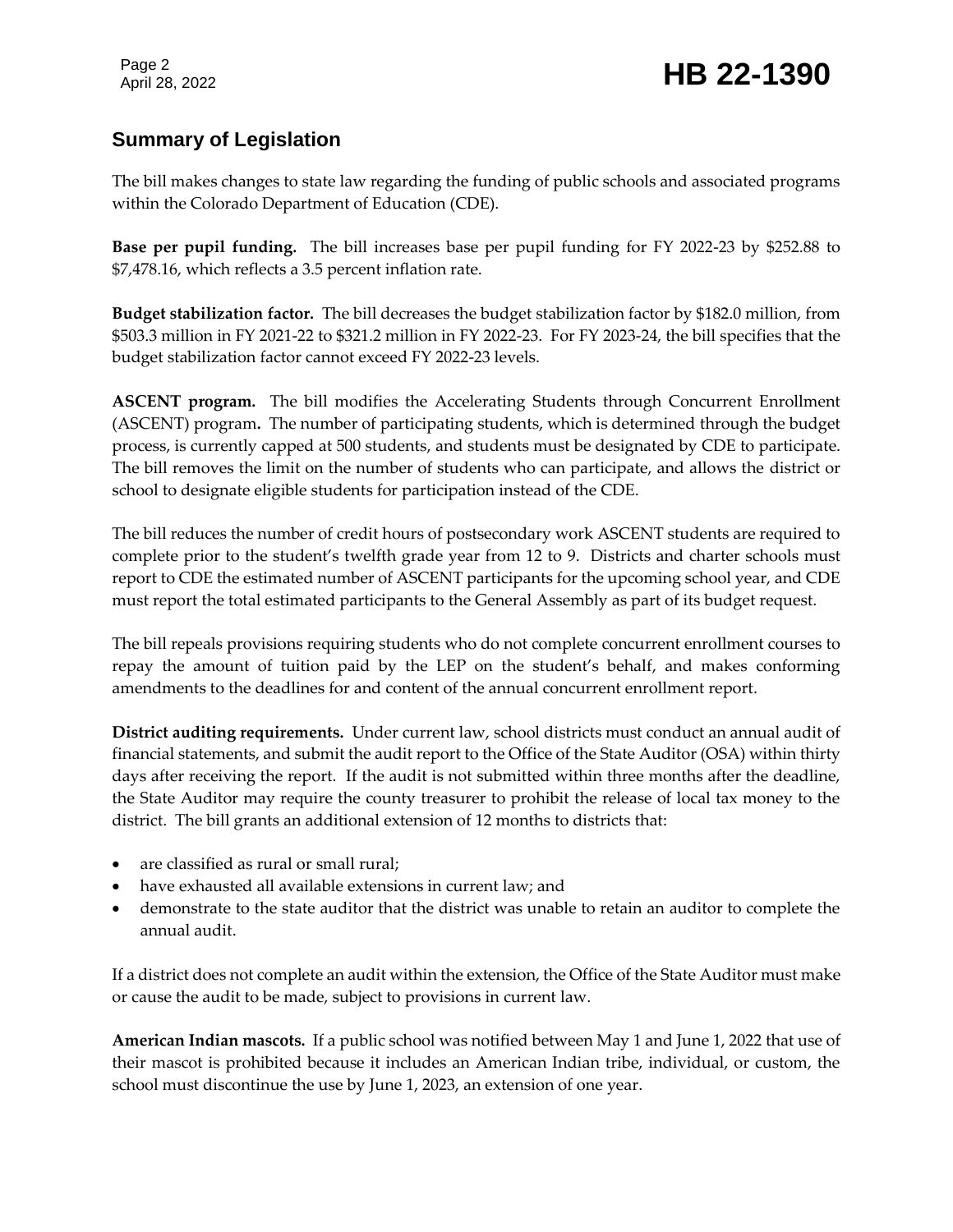## Page 3

## Page 3<br>April 28, 2022 **HB 22-1390**

**BOCES schools.** The bill extends for six months, through December 31, 2022 the requirement that a Board of Cooperative Educational Services (BOCES) obtain written consent from a school district before authorizing a school or an additional location of an existing school that is physically located within the boundaries for that district, provided the school district is not a member of the BOCES. This requirement does not apply to a school operating prior to June 11, 2021, as long as the school continues to operate through December 31, 2022.

**School choice.** The bill specifies that if a school district enrolls a student whose parent is a resident of the state, but not the district, the school district must not charge tuition for the student to attend school in the district, regardless of the circumstances of the student's enrollment.

**Program changes.** The bill makes the following changes to education policies and programs:

- extends the dyslexia screening and intervention pilot program by one year;
- extends the K-5 Social Emotional Health Pilot Program by one year and modifies the requirements for school mental health professionals participating in the program;
- allows districts to carry over more than 15 percent of FY 2021-22 READ Act per pupil intervention funds for use in FY 2022-23;
- allows recipients of the educator recruitment and retention grant to agree to teach in an educator shortage area as a condition of program participation, as determined by the State Board of Education;
- clarifies the program match requirement for vendors that contract with CDE to develop a quality teacher and recruitment program;
- repeals the provision allowing CDE to annually reallocate money among providers participating in the local school food purchasing program;
- allows 20 percent of the money appropriated for the Imagination Library program in FY 2022-23 and thereafter to be used by the contracted program operator for operating costs; and
- specifies that, due to the suspension of funding in FY 2020-21, the third year of the local accountability system grant program is FY 2022-23. The bill appropriates \$100,000 for the program evaluation that must occur in the program's third year.

**Home-based education codes.** The bill requires that CDE, upon request of a school district, must assign a separate school code to a program that provides homeschool enrichment services to students who participate in nonpublic homeschool educational programs.

#### **Background**

The ASCENT program allows selected students to enroll in postsecondary courses and be included in a local education provider's pupil enrollment during the year following the student's fourth year of high school. In recent years, the General Assembly has approved 500 slots per year.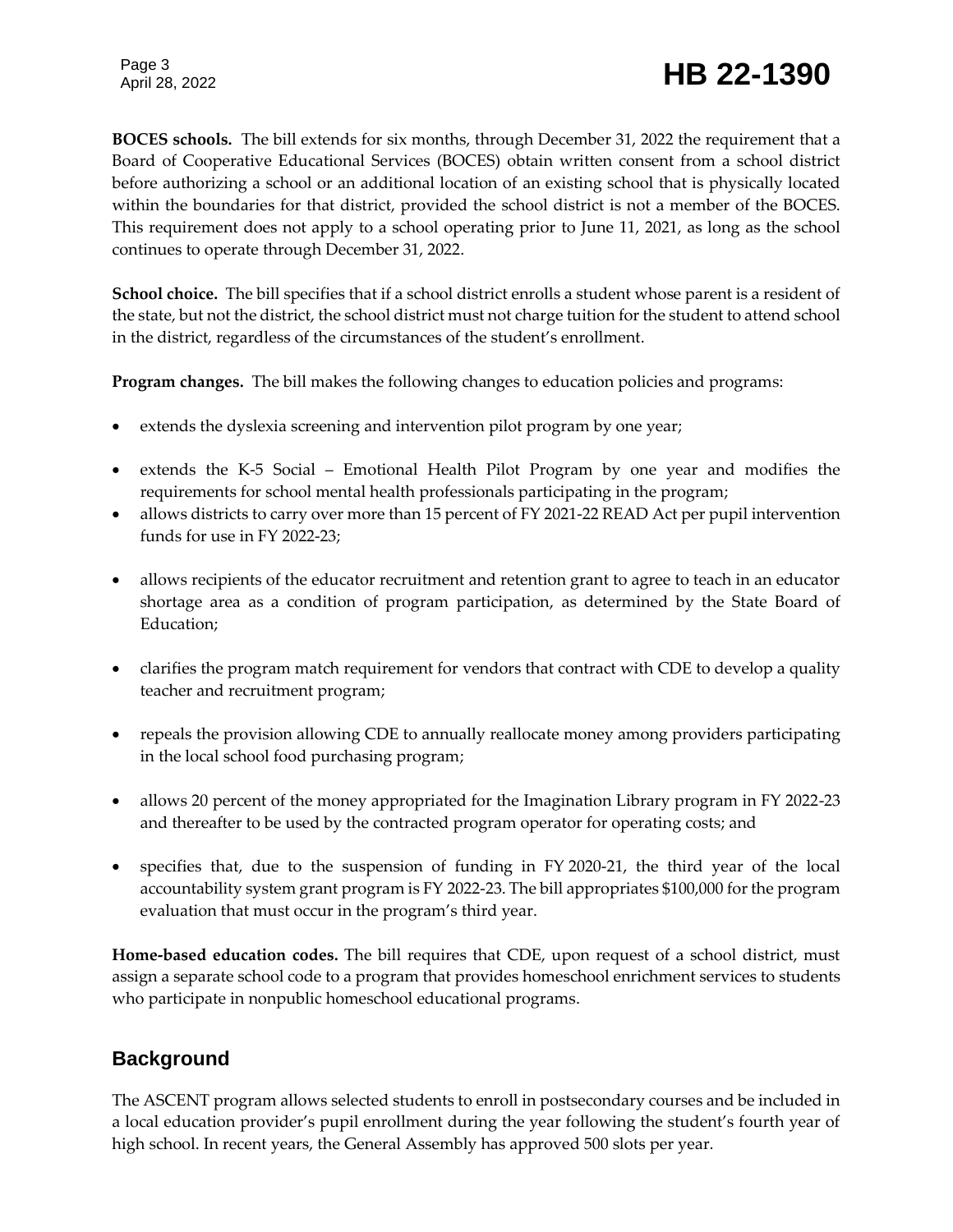#### **State Revenue**

By providing certain schools an extension to comply with the prohibition on American Indian mascots, the bill may decrease fine revenue that would have been deposited in the State Education Fund in FY 2022-23. The fiscal note assumes that schools will utilize the extension to comply, and that any fine revenue collected in FY 2023-24 will be minimal.

#### **State Transfer**

In FY 2022-23, the bill transfers \$300.0 million from the General Fund to the State Education Fund.

#### **State Expenditures**

In FY 2022-23, the bill increases state expenditures by \$184.4 million. In FY 2023-24, the bill increases state funding by \$269.3 million; that amount does not include changes to school finance as a result of actual enrollment, local share, and inflation. The components of the expenditure changes are listed in Table 2 and discussed below.

|                                               | FY 2022-23    | FY 2023-24    |
|-----------------------------------------------|---------------|---------------|
| <b>Department of Education</b>                |               |               |
| <b>Personal Services</b>                      | \$36,238      | \$39,533      |
| <b>Operating Expenses</b>                     | \$675         | \$675         |
| <b>Capital Outlay Costs</b>                   | \$6,200       |               |
| State Share of School Finance – Base & BSF    | \$182,023,915 | \$266,404,046 |
| State Share of School Finance – ASCENT        | \$2,101,985   | \$2,837,680   |
| Homeschool Coding Change                      | \$25,000      |               |
| Local Accountability Systems Grant Evaluation | \$100,000     |               |
| Dyslexia Pilot Program Continuation           | \$127,973     |               |
| Centrally Appropriated Costs <sup>1</sup>     | \$8,259       | \$8,556       |
| <b>Total Cost</b>                             | \$184,430,245 | \$269,290,490 |
| <b>Total FTE</b>                              | $0.5$ FTE     | $0.5$ FTE     |

**Table 2 Expenditures Under HB22-1390**

<sup>1</sup> *Centrally appropriated costs are not included in the bill's appropriation.*

**School finance – FY 2022-23.** The bill sets total program funding for FY 2022-23 at \$8.4 billion. This represents a 3.67 percent (\$321.2 million) reduction from what funding levels would be without the budget stabilization factor. Compared to current law, the bill increases total program funding in FY 2022-23 by \$184.1 million, including \$182.0 decrease in the budget stabilization factor (\$149 higher than the amount set aside by the Joint Budget Committee, due to a technical adjustment.), and \$2.1 million for the estimated increase in the ASCENT program.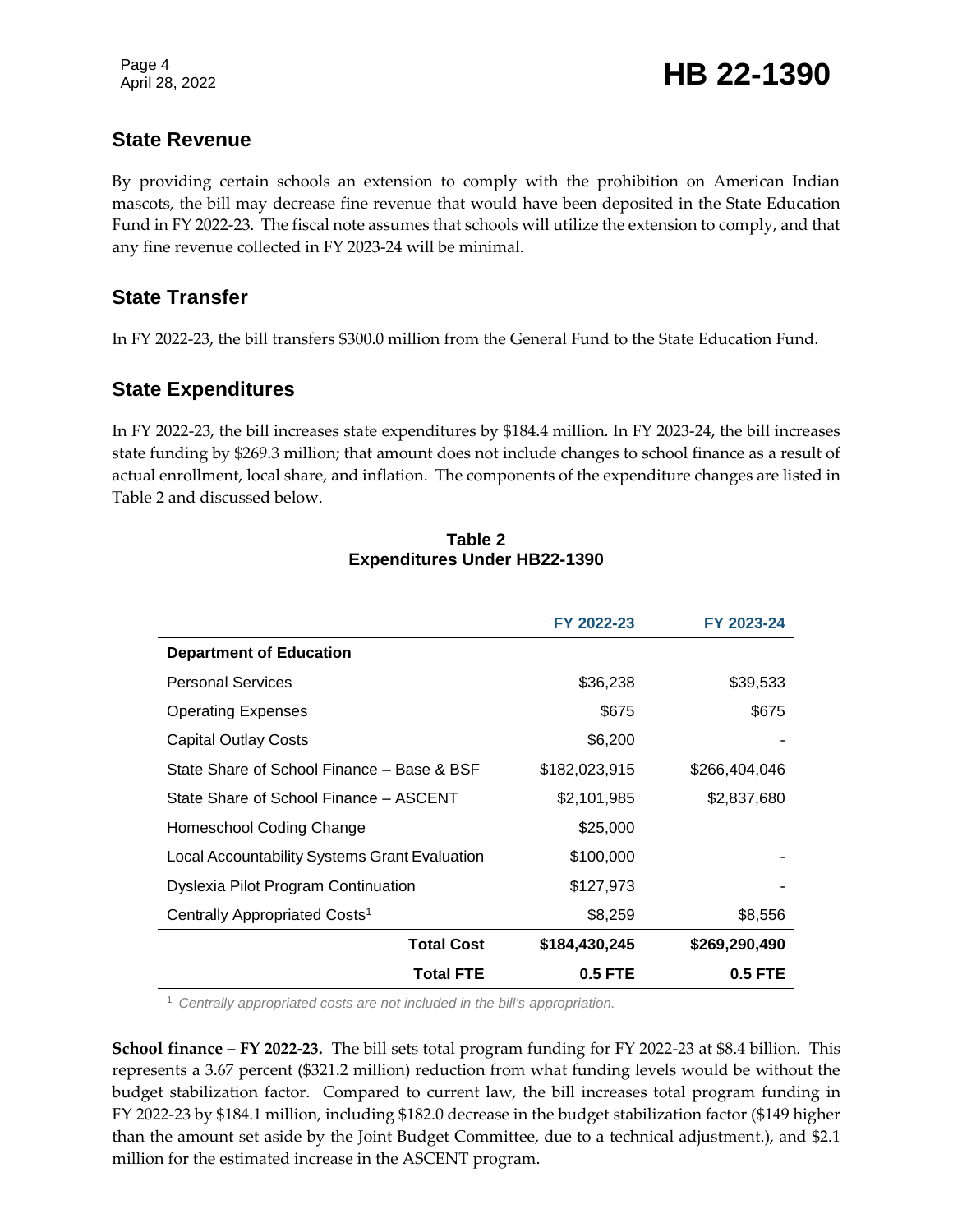Compared to actual funding in FY 2021-22, the bill increases total program funding by \$433.1 million. State expenditures for school finance will increase by \$356.6 million and the local share of funding will increase by \$76.5 million, compared to FY 2021-22. State funding is from the General Fund, State Education Fund, and State Public School Fund. Table 3 shows an estimate of school funding under this bill, after the budget stabilization factor, compared to FY 2021-22.

| <b>Fiscal Year</b>       | <b>Pupil</b><br><b>Count</b> | <b>Per Pupil</b><br><b>Funding</b> | <b>Total Program</b> | <b>State Share</b> | <b>Local Share</b> |
|--------------------------|------------------------------|------------------------------------|----------------------|--------------------|--------------------|
| <b>FY 2021-22 Actual</b> | 886,249                      | \$9,015                            | \$7,989,164,350      | \$4,708,971,499    | \$3,280,192,851    |
| FY 2022-23 Est.          | 881,053                      | \$9,559                            | \$8,422,265,845      | \$5,065,604,795    | \$3,356,661,200    |
| Change                   | (5, 196)                     | \$545                              | \$433,101,495        | \$356,633,297      | \$76,468,348       |
| <b>Percent Change</b>    | $-0.6%$                      | 6.0%                               | 5.4%                 | 7.6%               | 2.3%               |

#### **Table 3 School Finance Act Funding Under HB22-1390**

*Assumptions.* The fiscal note assumes that 350 additional students in FY 2022-23 will participate in the ASCENT program, distributed among districts based on their portion of ASCENT slots over the last three years. This is based on the following data and assumptions:

- on average, LEPs have requested 795 slots in each of the last four years, or 295 more than the 500 slots that have been available;
- lowering the number of credit hours that must be completed will increase the number of participants; and
- due to the initial implementation time frame, the initial increase in participating students will occur over two years, with a 35 percent increase in new cost required in FY 2024-24.

The fiscal note assumes that beginning in FY 2023-24, funding for the program will be based on the actual number of expected participants, as reported to CDE, and actual extended high school per pupil funding after the application of the budget stabilization factor.

**School finance – FY 2023-24 preliminary estimate.** For FY 2023-24, total program funding will be \$269.3 million more than the FY 2022-23 funding level; this amount does not include changes to school finance as a result of actual enrollment, local share, and inflation. The estimate was made by increasing the \$249.0 million increase in total program before the budget stabilization factor by 7.0 percent, Legislative Council Staff's current projection for inflation rate in 2022, and adding the estimated \$2.8 million cost for ASCENT.

**CDE.** To implement the changes to the ASCENT program and modify the coding for homeschool students, CDE will have increased costs, described below.

 *ASCENT.* Beginning in FY 2022-23, CDE requires 0.5 FTE to support the expanded program, including providing technical assistance, guidance, and outreach to additional districts, supporting data collection and reporting, handling participation requests, and supporting districts that expand concurrent enrollment opportunities. Standard operating and capital outlay costs are included; personal services in FY 2022-23 are prorated for the General Fund paydate shift.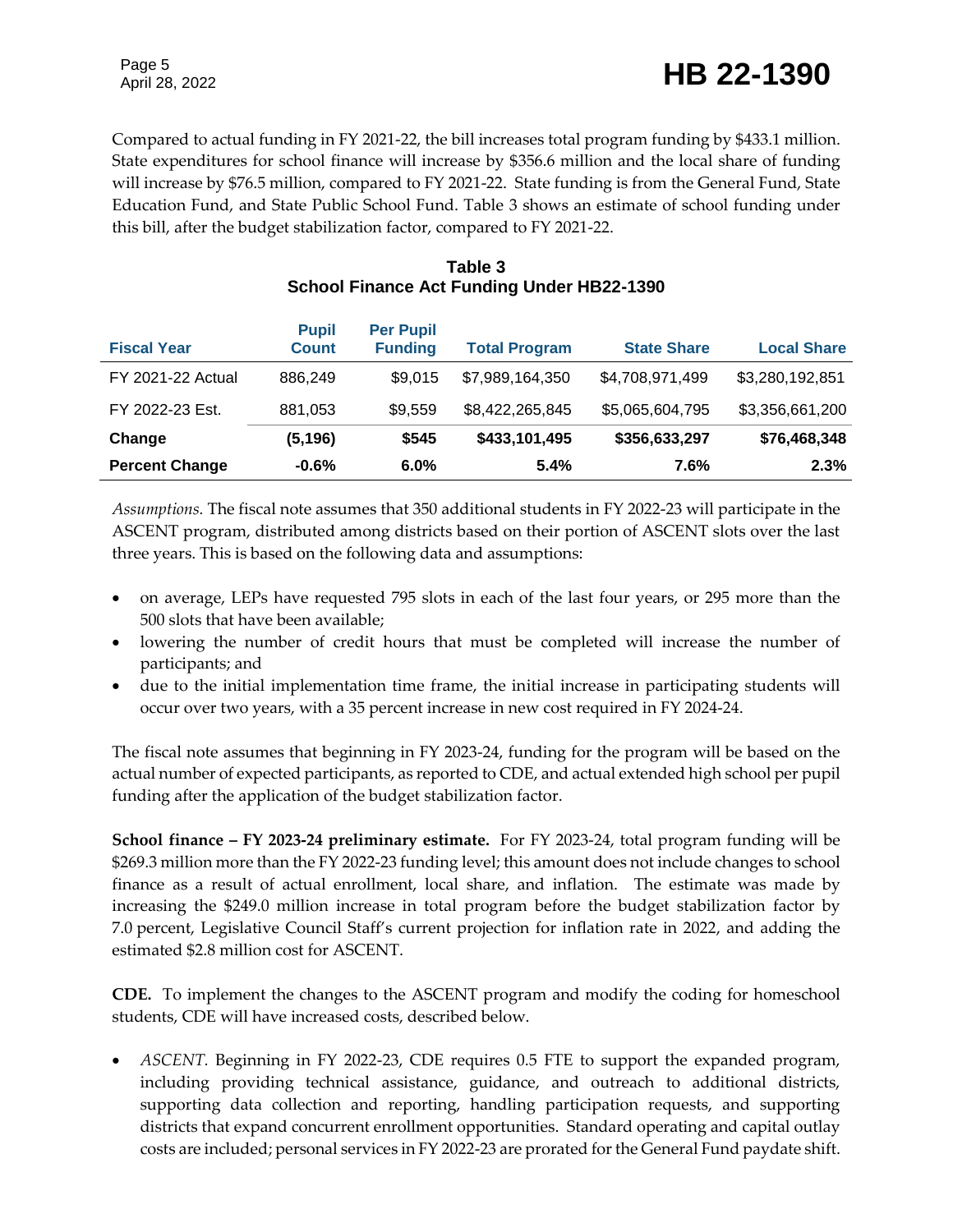*Coding.* CDE requires \$25,000 in FY 2022-23 only to modify computer systems to reflect the coding for certain homeschool students participating in enrichment programs in school districts.

**Local accountability systems grant program.** CDE requires \$100,000 in FY 2022-23 to contract for the evaluation of the local accountability systems grant program. Current law requires that the program evaluation occur in the program's third year, which would have been FY 2021-22 if not for the suspension of funding in FY 2020-21 due to the pandemic. The bill specifies that the evaluation must occur in FY 2022-23.

**Dyslexia pilot program.** CDE requires \$127,973 in FY 2022-23 for the one-year extension of the dyslexia pilot program. This amount will be used for the contract with the University of Oregon, which currently runs the program.

**Office of the State Auditor.** The bill increases workload and potentially costs for the OSA to coordinate with districts that are eligible for an extension of their audit deadline. Should a district not complete their audit during the 12-month extension, the OSA will incur costs to complete the audit. Costs are estimated at about \$20,000 per school district, plus staff time to manage the audit contract, and will be reimbursed by the school district. If needed, the OSA will request these resources through the annual budget process.

**Institutions of higher education***.*Institutions of higher education that provide concurrent enrollment to students through the ASCENT program will have additional enrollment and tuition revenue from expansion of the program. State funding for institutions of higher education is partially allocated based on changes in enrollment and degrees awarded. To the extent the bill increases enrollment and degrees awarded, an institution's allocation of state funding may increase. No change in appropriations for higher education is required.

**Centrally appropriated costs.** Pursuant to a Joint Budget Committee policy, certain costs associated with this bill are addressed through the annual budget process and centrally appropriated in the Long Bill or supplemental appropriations bills, rather than in this bill. These costs, which include employee insurance and supplemental employee retirement payments, are shown in Table 2.

#### **Other Budget Impacts**

**General Fund reserve.** Under current law, an amount equal to 15 percent of General Fund appropriations must be set aside in the General Fund statutory reserve beginning in FY 2022-23. Based on this fiscal note, the bill is expected to increase the amount of General Fund held in reserve by the amounts in Table 1, which will decrease the amount of General Fund available for other purposes.

#### **School District**

**Total program.** Table 3 compares estimated FY 2022-23 school finance funding levels with actual funding in FY 2021-22. In FY 2022-23, the bill increases funding by \$545 per pupil and funds 5,196 fewer pupils statewide. Total program funding increases by \$433.1 million, from \$8.0 billion to \$8.4 billion. Of this amount, the state's share increases by \$356.6 million, from \$4.7 billion to